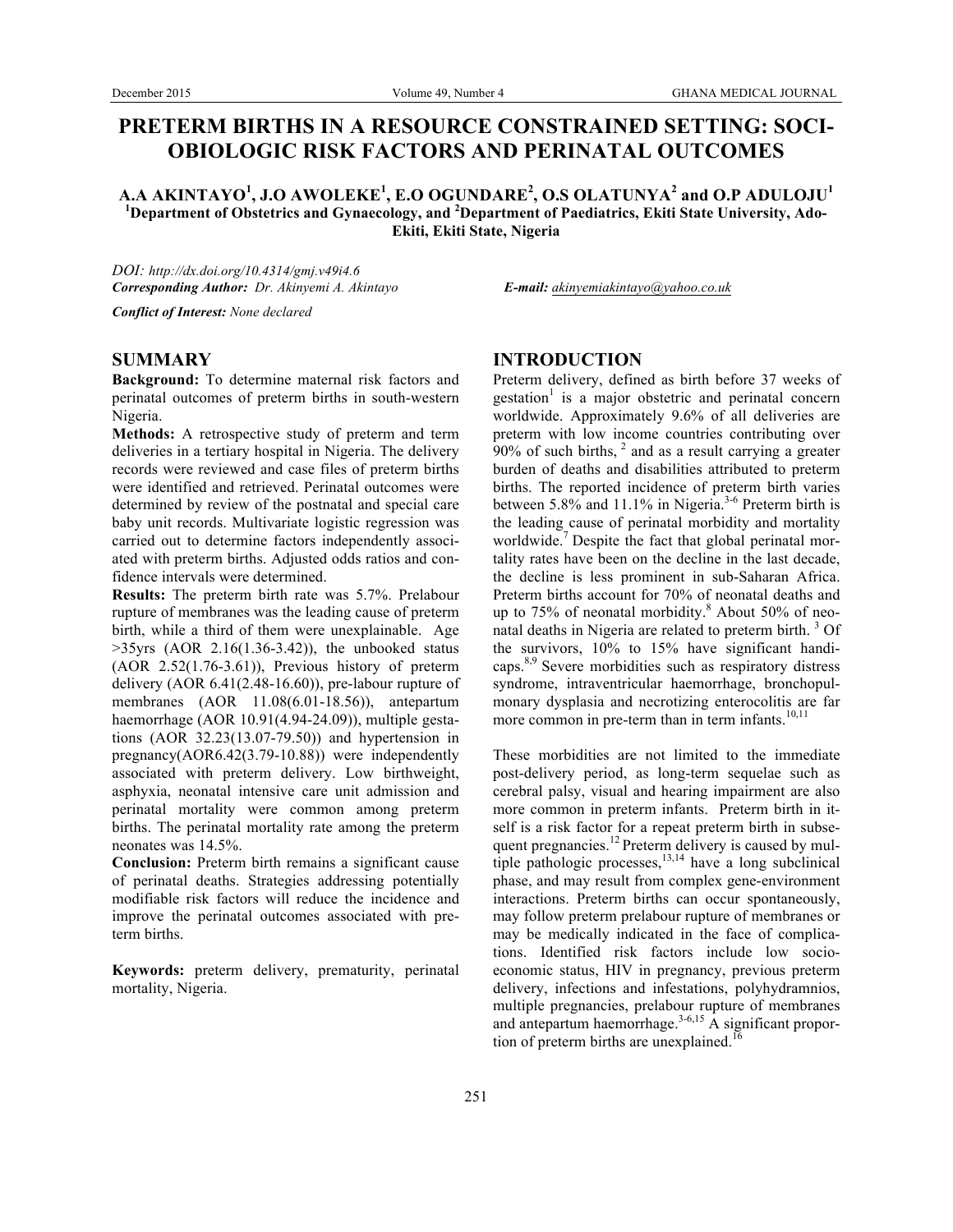Attempts made to reduce preterm births are critical in reducing perinatal mortality. The identification of women at risk of preterm delivery is essential, since there are evidence based methods of reducing preterm delivery in selected cases. Cervical cerclage<sup>17</sup> and the use of progesterone<sup>18</sup> are of proven benefits.

The social and emotional cost of perinatal morbidity and mortality associated with prematurity is certainly enormous. It accounts for 35% and 10% of healthcare spending for infants and children respectively in United States of America<sup>19</sup>. Many developing countries are unable to cope with the healthcare costs associated with managing neonates that are born preterm due to the cost and low availability of neonatal intensive care units, coupled with irregular power supply.<sup>6</sup> Preterm birth is a major public health issue. In accordance with the MDG 4 which emphasizes the reduction in child mortality by two-thirds, research efforts addressing the aetiology and the determinants of outcome of preterm births will create a pathway into achieving this goal especially as prematurity is a major contributor to infant mortality. This study was conducted to identify socio-biologic risk factors for preterm births and determine outcomes of preterm births in Ekiti State, Nigeria. This would enable early identification of modifiable risk factors for preterm birth among women at risk of preterm birth, and close monitoring of such patients with the aim of commencement of evidenced based prevention of preterm birth.

#### **METHODS**

This retrospective case-controlled study was done between 1st January 2010 and 31st December, 2012 at Ekiti State University Teaching Hospital (EKSUTH), Ado – Ekiti, Ekiti State, Southwest Nigeria. EKSUTH is the only tertiary healthcare institution located in the capital of Ekiti State, South-West Nigeria. About 1500 deliveries take place in Ekiti State University Teaching Hospital annually. The hospital serves as a referral centre for primary and secondary healthcare facilities located in Ekiti State and other neighboring towns and communities in Ondo, Kwara and Kogi States. The patients accessing care in EKSUTH are from a mix of urban and sub-urban settlements.

The delivery records of the EKSUTH were reviewed. The names and hospital numbers of all the women who had pre-term births were selected. For every preterm delivery, two women who had term deliveries within the period of study were randomly selected as controls. The case notes were retrieved and relevant information extracted.

Maternal characteristics such as age, weight, marital status, educational status and social status using classification by Olusanya et  $al^{20}$ were extracted. Reproductive characteristics such as parity, booking status, previous history of induced abortion, previous history of pre-term delivery, history of antenatal complications as well as multiple gestations were also noted. Perinatal outcomes consisted of birth weight, APGAR scores at 1 and 5 minutes, special care baby unit admission and early neonatal complications. The information was retrieved by a review of the post-natal and special care baby unit records. All deliveries between estimated gestational ages of 28weeks and before 37 weeks in EKSUTH during the review period were considered in this review. They served as the cases.

All deliveries between estimated gestational ages of 37 weeks and 41 weeks and 6 days within the study period were eligible as controls. A random sample of these was retrieved using a random list of case file numbers generated from the hospital's records department after excluding the preterm births and births after  $\geq 42$ weeks. These served as controls. Deliveries before 28 weeks gestation or/at 42 weeks and beyond were excluded from the study. Gestational ages were determined by calculation from the first day of the last menstrual period and verified with the report of an early ultrasound scan.

Births without vital information or record of gestational age were excluded. Ethical approval for the study was obtained from the ethics and research committee of EKSUTH. The data obtained were analyzed using SPSS version 17. Frequency distributions and percentages were generated. Chi square tests were used to determine univariate association between preterm births and maternal risk factors and to compare perinatal outcomes between preterm and term births. Strength of association was estimated using the odds ratio and the corresponding 95% confidence interval. Multivariate analysis was applied to factors that showed significant association with preterm births on univariate analysis to identify independent risk factors for preterm birth. Statistical significance was set at p-values <0.05.

### **RESULTS**

There were a total of 4347 deliveries within the study period. Two hundred and forty-eight were preterm, giving a preterm birth rate of 5.7%. There was inadequate information for six cases and therefore 242 cases together with 484 controls were used in analysis. Majority (70.2%) of the preterm births followed spontaneous preterm labour, 36.4% of which was associated with preterm PROM, while 29.8% of the cases were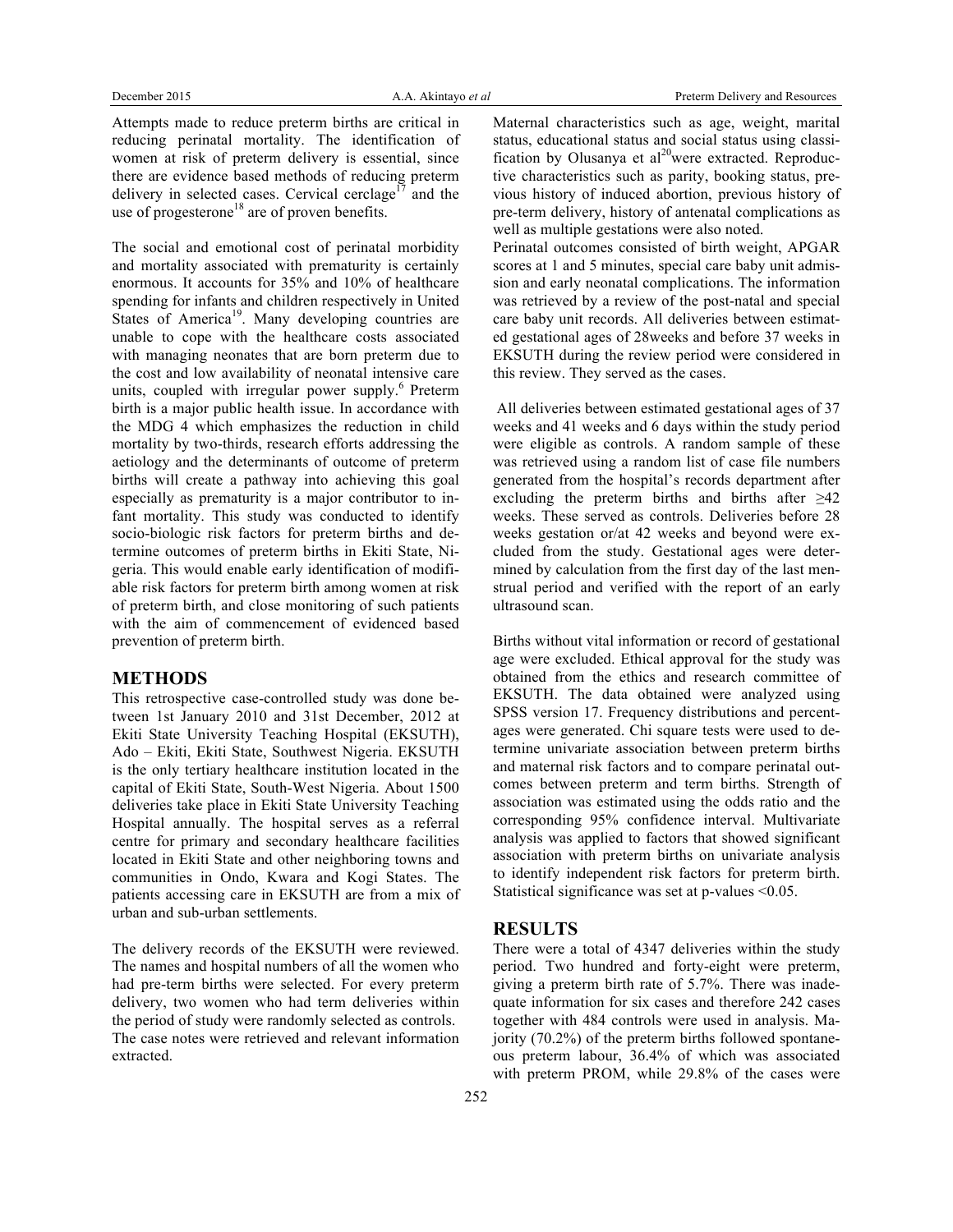medically indicated, the leading indication being hypertensive disorders of pregnancy. The mean gestational age at delivery for the cases was 33.84±2.27weeks and the mean birth weight was  $2.11 \pm 2.27$ kg, while the mean gestational age and mean birth weight for the controls were 39.26±1.35weeks and 3.16±0.45kg respectively. Majority of the women studied were between ages 20 and 35 years. Most of them also had tertiary education and were in the higher

socioeconomic groups. Majority of the patients had antenatal care in the index pregnancy. The association between age >35years (AOR 2.16; 95% CI: 1.36-3.42) and the unbooked status (AOR 2.52; 95% CI: 1.76- 3.61) with preterm delivery were statistically significant. The parity of the woman, socioeconomic status and level of education were however not significantly related to likelihood of a preterm delivery. (Table 1)

| <b>Factors</b>              | Preterm    | Term       | <b>Crude Odds Ratio</b> | p-value | <b>Adjusted Odds Ratio</b> | p-value |
|-----------------------------|------------|------------|-------------------------|---------|----------------------------|---------|
|                             | $N=242(%)$ | $N=484(%)$ | $(95\% \text{ CI})$     |         |                            |         |
| Age                         |            |            |                         |         |                            |         |
| $\leq$ 35                   | 199(82.2)  | 439(90.7)  |                         |         |                            |         |
| >35                         | 43(17.8)   | 45(9.3)    | $2.11(1.34-3.10)$       | 0.001   | $2.16(1.36-3.42)$          | 0.001   |
|                             |            |            |                         |         |                            |         |
| Parity                      |            |            |                         |         |                            |         |
| Primiparous                 | 85(35.1)   | 177(36.6)  |                         |         |                            |         |
| Multiparous                 | 157(64.9)  | 307(63.4)  | $1.06(0.77 - 1.147)$    | 0.702   |                            |         |
| Education                   |            |            |                         |         |                            |         |
| Secondary or less           | 110(45.5)  | 174(36.0)  | $1.48(1.08-2.03)$       | 0.013   | $1.06(0.75 - 1.50)$        | 0.746   |
| Tertiary                    | 132(54.5)  | 310(64.0)  |                         |         |                            |         |
| <b>Booking Status</b>       |            |            |                         |         |                            |         |
| Booked                      | 137(56.6)  | 372(76.9)  |                         |         |                            |         |
| Unbooked                    | 105(43.4)  | 112(23.1)  | $2.54(1.82 - 3.54)$     | < 0.001 | $2.52(1.76-3.61)$          | < 0.001 |
| <b>Socioeconomic Status</b> |            |            |                         |         |                            |         |
| $1 - 2$                     | 165(68.2)  | 341(70.5)  |                         |         |                            |         |
| $3 - 5$                     | 77(31.8)   | 143(29.5)  | $0.90(0.64 - 1.25)$     | 0.53    |                            |         |

**Table 1** Sociodemographic Characteristics of the patients

| Factor                            | Preterm     | Term        | <b>Crude Odds Ratio</b> | p-value | <b>Adjusted Odds Ratio</b> | p-value |
|-----------------------------------|-------------|-------------|-------------------------|---------|----------------------------|---------|
|                                   | $N=242$ (%) | $N=484$ (%) | $(95\% \text{ CI})$     |         | $(95\% \text{ CI})$        |         |
| <b>Previous Preterm delivery</b>  |             |             |                         |         |                            |         |
| N <sub>0</sub>                    |             |             |                         |         |                            |         |
| Yes                               | 212(87.6)   | 476(98.3)   |                         |         |                            |         |
|                                   | 30(12.4)    | 8(1.7)      | $8.41(3.80 - 18.67)$    | < 0.001 | $6.41(2.48-16.60)$         | < 0.001 |
| <b>PROM</b>                       |             |             |                         |         |                            |         |
| N <sub>0</sub>                    | 154(63.6)   | 454(93.8)   |                         |         |                            |         |
| Yes                               | 88(36.4)    | 30(6.2)     | $8.65(5.50-13.60)$      | < 0.001 | $11.08(6.61 - 18.56)$      | < 0.001 |
| <b>Multiple Pregnancy</b>         |             |             |                         |         |                            |         |
| N <sub>0</sub>                    | 178(73.6)   | 478(98.8)   |                         |         |                            |         |
| Yes                               | 64(27.4)    | 6(1.2)      | 28.64(12.19-67.31)      | < 0.001 | 32.23(13.07-79.50)         | < 0.001 |
| Hypertension                      |             |             |                         |         |                            |         |
| N <sub>0</sub>                    | 184(76.0)   | 448(92.6)   |                         |         |                            |         |
| Yes                               | 58(24.0)    | 36(7.4)     | $3.92(2.50-6.15)$       | < 0.001 | $6.42(3.79-10.88)$         | < 0.001 |
| <b>Antepartum Hemorrhage</b>      |             |             |                         |         |                            |         |
| N <sub>0</sub>                    | 218(90.1)   | 473(97.7)   |                         |         |                            |         |
| Yes                               | 24(9.9)     | 11(2.3)     | $4.73(2.27-9.84)$       | < 0.001 | 10.91(4.94-24.09)          | < 0.001 |
| <b>Previous Surgical abortion</b> |             |             |                         |         |                            |         |
| N <sub>0</sub>                    | 158(65.3)   | 328(67.8)   |                         |         |                            |         |
| Yes                               | 84(34.7)    | 156(32.2)   | $1.12(0.69-1.29)$       | 0.503   |                            |         |
| <b>Fetal sex</b>                  |             |             |                         |         |                            |         |
| Female                            | 130(53.7)   | 231(47.7)   |                         |         |                            |         |
| Male                              | 112(46.3)   | 253(52.3)   | $0.78(0.58-1.07)$       | 0.128   |                            |         |

Table 2 highlights the association between the woman's past obstetric history and the presence of some obstetric complications in the index pregnancy with preterm delivery.

Previous history of preterm delivery (AOR 6.41; 95%CI: 2.48-16.60), prelabour rupture of membranes (AOR 11.08; 95%CI :6.61-18.56), antepartum haemorrhage (AOR 10.91; 95%CI: 4.94-24.09), multiple ges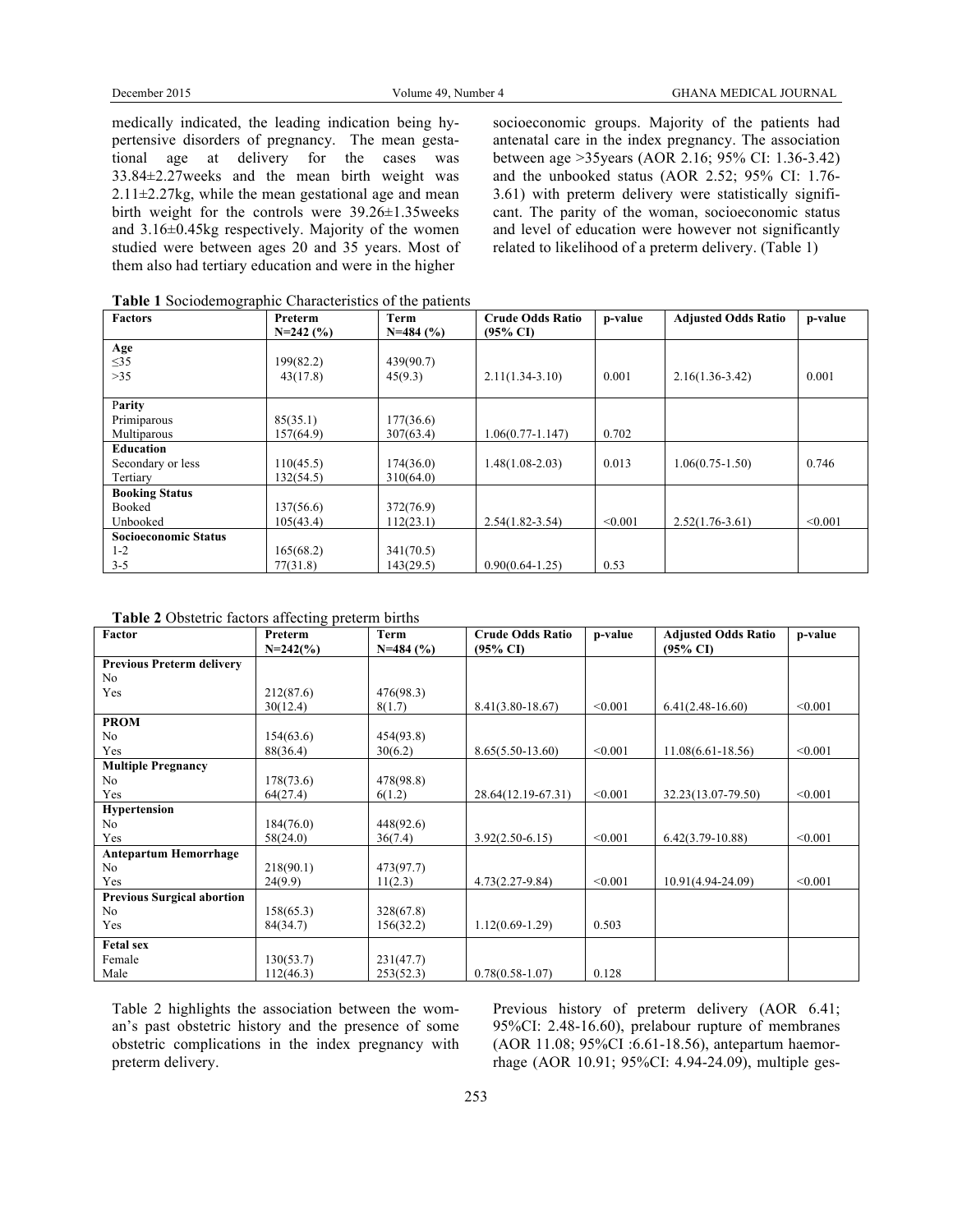tations (AOR 32.23; 95%CI: 13.07-79.50) and hypertension in pregnancy(AOR 6.42;95%CI: 3.79-10.88) were significantly associated with preterm delivery. The fetal sex and previous history of surgical abortion were not significantly related to preterm delivery.

The perinatal outcomes of the preterm delivered babies were compared to that of the controls in table 3. Low birth weight infants (birthweight less than 2.5kg) were found to be significantly higher among the preterm delivered babies. The likelihood of admission into the special care baby unit, APGAR scores less than seven at 1 and 5 minutes were significantly more among the preterm babies. Perinatal mortality was higher among the preterm neonates (22 stillbirths and 13 early neonatal deaths) compared to the controls (11 stillbirths and 1 early neonatal death).

**Table 3** Comparism of neonatal outcomes of preterm and term Babies

|                     | Preterm    | <b>Term</b> | <b>Odds Ratio</b> | p-value |
|---------------------|------------|-------------|-------------------|---------|
|                     | $N=242(%)$ | $N=484$ (%) | (95% CI)          |         |
| Birthweight         |            |             |                   |         |
| $<2.5$ kg           | 173(71.2)  | 26(5.4)     | 44.17(27.23-      | < 0.001 |
| $\geq$ 2.5 $kg$     | 69(29.8)   | 458(94.6)   | 71.64)            |         |
|                     |            |             |                   |         |
| SCBU* admission     |            |             |                   |         |
| $(Total N=693)$     |            |             |                   |         |
| N <sub>0</sub>      | 101(45.9)  | 412(87.1)   | 7.96(5.46-        |         |
| Yes                 | 119(54.1)  | 61(12.9)    | 11.61)            | < 0.001 |
| APGAR Score at      |            |             |                   |         |
| 1min(Total          |            |             |                   |         |
| $N = 693$           |            |             |                   |         |
| $<$ 7               | 58(26.4)   | 64(13.5)    | $.29(1.54 -$      | < 0.001 |
| $\geq$ 7            | 162(73.6)  | 409(86.5)   | 3.41)             |         |
| APGAR Score at      |            |             |                   |         |
| 5min(Total          |            |             |                   |         |
| $N=693$             |            |             |                   |         |
| $<$ 7               | 21(9.5)    | 13(2.7)     | $3.73(1.83 -$     | < 0.001 |
| >7                  | 199(90.5)  | 460(97.3)   | 7.62)             |         |
| Still births        |            |             |                   |         |
| Still births        | 22(9.1)    | 11(2.3)     | $4.00(1.97 -$     | < 0.001 |
| Livebirths          | 220(90.9)  | 473(97.7)   | 8.11)             |         |
| Perinatal Outcome   |            |             |                   |         |
| Stillbirth/ENND**   | 35(14.5)   | 12(2.5)     | $6.65(3.39 -$     | < 0.001 |
| Birth with survival | 207(85.5)  | 472(97.5)   | 13.07)            |         |
| bevond 1week        |            |             |                   |         |

\*SCBU=special care baby unit. \*\*ENND= early neonatal death.

Prelabour rupture of membranes (36.4%) was the leading identifiable cause of preterm delivery from our study; this was followed by multiple gestations (27.3%), hypertensive disorders of pregnancy (24%) and previous preterm deliveries (12.4%). About 3 out of every 10 (29.8%) preterm deliveries followed either induction of labour or emergency caesarean sections, while others followed spontaneous preterm labour.

Other identifiable causes of preterm delivery identified from our study include antepartum haemorrhage, infections and infestations, polyhydramnios, congenital anomalies in the fetus, maternal medical conditions other than hypertension. There was no identifiable risk factor for preterm delivery in 36.4% of the cases reviewed.

#### **DISCUSSION**

Preterm delivery and prematurity remains a major concern as demonstrated from our study. We found a preterm births rate of 5.7%. Advanced maternal age and lack of antenatal care were significant sociodemographic contributors. Obstetric factors identified as risks for preterm delivery were previous history of preterm delivery, multiple gestations, prelabour rupture of membranes, antepartum haemorrhage and hypertension in pregnancy. The incidence of low birth weight, asphyxia and perinatal mortality was significantly higher in the preterm babies. Prelabour rupture of membranes was the leading cause of preterm births, while there were no identifiable risk factors in about a third of cases.

The observed incidence of 5.7% found from our study is comparable to  $5.8\%$  reported by Chike Obi<sup>3</sup> in Ilorin but less than 6.9% and 8.5% reported from hospitalbased studies in Kano<sup>6</sup> and Calabar<sup>4</sup> respectively. Reports from other developing countries revealed a higher incidence ranging between 11.1% and 57%. 21-23 Higher values, 12.7-15% have been reported in developed countries  $24,25$  this is however mostly related to medically indicated preterm delivery.

The relationships between maternal sociobiological characteristics and preterm delivery have been widely discussed and varying opinions have been reported. Previous studies evaluating the association between maternal age and preterm birth have revealed varying reports. Previous studies<sup>3,21</sup> reported a significant association between teenage pregnancy and preterm delivery, other authors reported lack of association between maternal age and preterm birth. $4,6$  We found a higher likelihood of preterm birth among women greater than 35 years. This finding is similar to the reports of Rouget et al<sup>26</sup> and Hoffman et al<sup>27</sup> who also found an association between the older pregnant woman and preterm birth. The relationship between advanced maternal age and preterm delivery is probably related to the higher likelihood of medical conditions that may necessitate early delivery among this age group.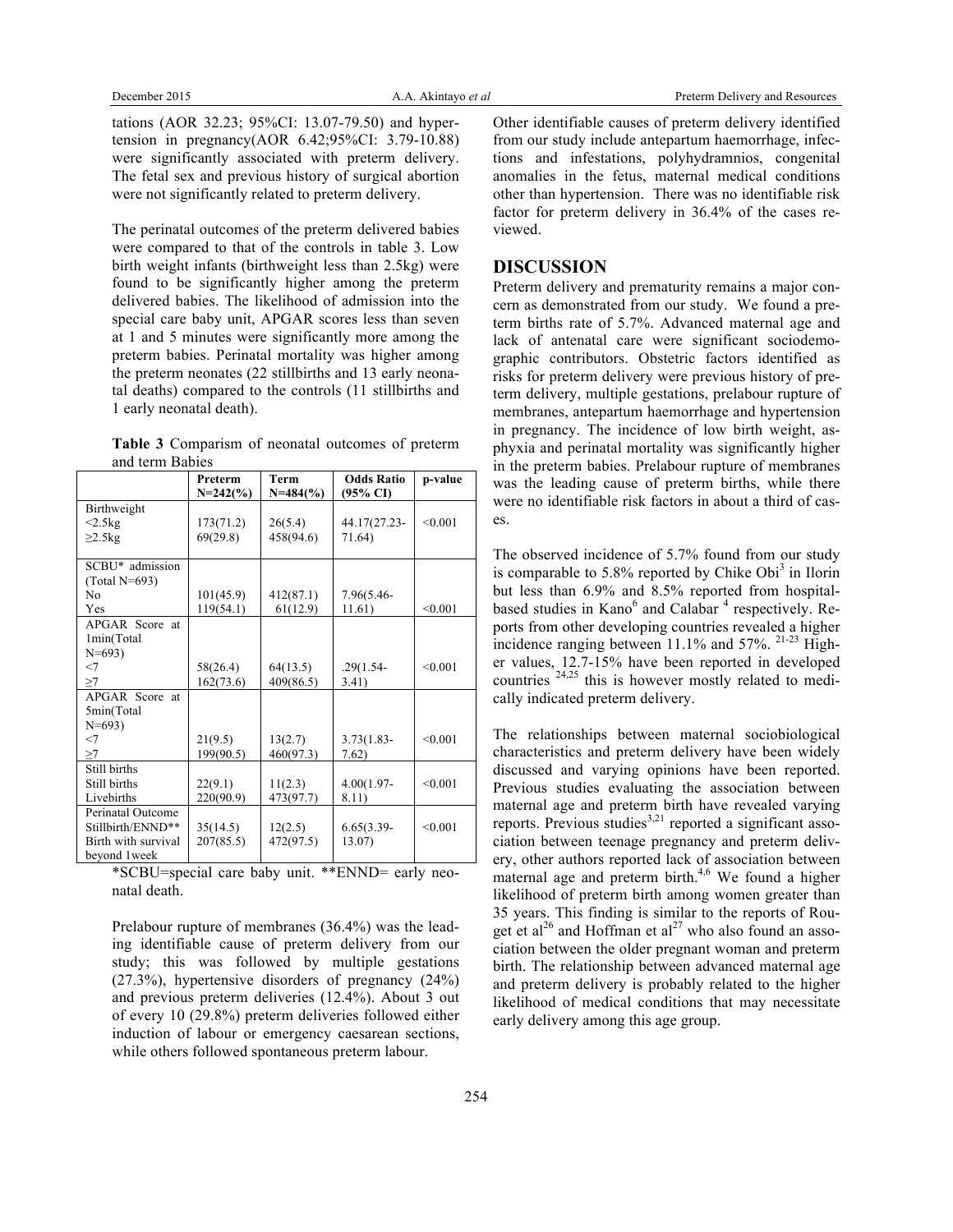Low parity has been reported by previous studies to be associated with preterm delivery.<sup>3,19</sup> Parity was not found to be significantly associated with preterm delivery in this study, this is in congruence with the findings from studies done by Omole-Ohonsi<sup>6</sup> in northern Nigeria. Low socioeconomic class and level of education did not show significant statistical relationship to preterm births. These findings compare favorably with previous studies<sup>4,26</sup> but vary from the report of Ezechi<sup>5</sup> and Omole-Ohonsi<sup>6</sup> where education and socioeconomic class showed significant association with preterm delivery. The decision to seek for healthcare including obstetric care is believed to be easier for the more educated patient and patients in the higher socioeconomic cadre. Previous reports have related low socioeconomic status with stress which has been found to be a trigger for preterm labour and delivery.<sup>6,28</sup> Our study however did not support a relationship between level of education or socioeconomic class of the patient and preterm birth.

The campaign for antenatal care and supervised delivery still needs to be intensified. Women who were not booked for antenatal care in the hospital were more likely to have a preterm delivery. The number of antenatal visits has been reported to influence the likelihood of preterm delivery.<sup>22</sup> The lack of antenatal care mitigates against the chance to identify risks and provide appropriate interventions towards prevention of preterm delivery and its attendant perinatal outcome in the antenatal period.

The relationship between multiple gestation and preterm delivery has been established from previous studies,  $5,29$  a finding reinforced by this study. This is related to early onset of uterine contractions due to overdistension and the association of multiple pregnancy with other factors like polyhydramnios, antepartum haemorrhage, prelabour rupture of membranes and preeclampsia all of which may necessitate early delivery.

The likelihood of preterm delivery in women who have had a previous preterm delivery is significantly higher than others who have not had a previous preterm delivery. This is probably due to the persistence of the cause of the previous preterm delivery in such patients. This is in keeping with the findings of previous Nigerian studies $4,15,29$  and Rouget<sup>26</sup> in France. Prelabour rupture of membranes was found to be a significant risk factor for preterm delivery from our study. This was similar to the report of Ezechi<sup>29</sup> and Kempe<sup>16</sup> but at variance with the findings of Omole-Ohonsi<sup>6</sup> which showed no significant association.

There have been conflicting opinions on the relationship between previous surgical abortion and preterm delivery. Studies conducted by Mokuolu et  $al<sup>15</sup>$  and Etuk et  $al<sup>4</sup>$  revealed a significant association between previous surgical abortion and preterm delivery, while Omole-Ohonsi<sup>6</sup> reported no association. Our research revealed no significant association between previous surgical abortion and preterm delivery. This is probably related to the recent use of manual vacuum aspiration in conducting surgical induced abortion compared to the previous practice of dilatation and curettage. The process of dilatation is associated with damage to the cervical architecture thus increasing the risk of cervical incompetence in subsequent pregnancies; this is less likely when the procedure is performed by manual vacuum aspiration.

With respect to perinatal outcomes, the incidence of low birth weight babies is significantly higher in the preterm births than in the term babies. This is not surprising because the birth weight is directly related to the period of gestation. The weight at birth is an indicator of a newborn's chances for survival, growth, longterm health and psychosocial development.<sup>30</sup>

The likelihood of asphyxia and perinatal mortality are significantly higher among the preterm babies. It is expected that the incidence of perinatal morbidities and mortality decreases with increasing gestational age at delivery.<sup>31</sup> Additionally, the risk of respiratory distress syndrome is significant among preterms particularly before the gestational age of 34 weeks. Due to the higher incidence of low birth weight fetuses, and higher risk of asphyxia, it is not surprising that the incidence of special care baby unit admission was significantly higher among the preterm deliveries.

Given that 14.5% of preterm births resulted in perinatal deaths, attempts to identify those with higher risks of premature delivery are an important step towards reducing perinatal mortality. Facilities for intensive care of the preterm neonate are scarce and expensive in resource strained settings like ours, while the long term care of babies with lifelong neurodevelopmental deficits usually from asphyxia, neonatal sepsis or hyperbilirubinaemia are virtually non-existent in Nigeria.

The use of ultrasound assessment of the cervical length to identify women at risk of preterm labour is limited and cannot be applied to all women in our setting. It is therefore imperative, to identify those with risks based on the available history.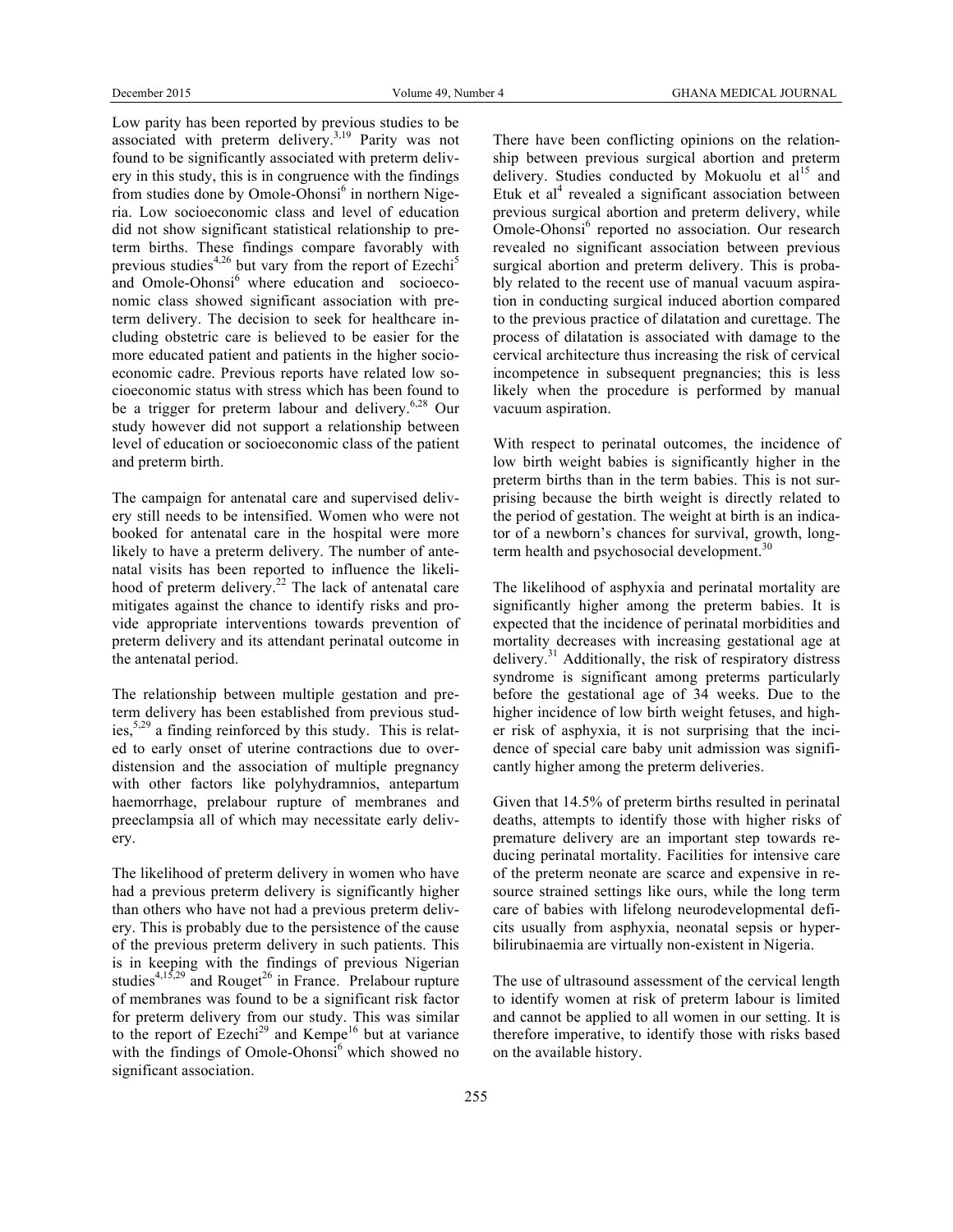This would enable referral of patients with such risks from the peripheral centres and also helps the tertiary facilities prepare for the intensive care of such babies.

It would also provide a platform for the administration of progesterone which has been shown by studies to prevent preterm birth in women at risk. Our study therefore provides insight on the epidemiologic profile of women with preterm birth and emphasizes the need for intensive attention to these women in order to curtail the burden of preterm birth and its consequence on the society.

#### **REFERENCES**

- 1. Challis JRG. Characteristics of parturition. In: Creasy RK, Resnik R, editors. Maternal fetal medicine. 4th ed. Philadelphia: WBSaunders; 1999. p. 484-97.
- 2. Beck S, Wojdyla D, Say L, Betran AP, Merialdi M, Requejo JH et al. The worldwide incidence of preterm birth: a systematic review of maternal mortality and morbidity. *Bull World Health Organ* 2010;88:31-8.
- 3. Chike-Obi U. Preterm Delivery in Ilorin: multiple and teenage pregnancies as major aetiological factors. *West Afr J Med*. 1993; 12:228-30
- 4. Etuk SJ,Etuk JS, Oyo-Ita AE Factors Influencing the incidence of preterm birth in Calabar, Nigeria. *Niger J Physiol Sci* 2005; 20:63-8
- 5. Ezechi OC, David AN, Gab-Okafor CV, Ohwodo H, Oladele DA, Kalejaiye OO et al . Incidence of and socio-biologic risk factors for spontaneous preterm birth in HIV positive Nigerian women. *BMC Pregnancy Childbirth*. 2012; 12:93
- 6. Omole-Ohonsi A, Attah RA. Risk factors of preterm deliveries at Aminu Kano Teaching Hospital, Kano;Nigeria. *SAJMS* 2012; 1: 3-10
- 7. Goldenberg RL, Culhane JF, Lams JD, Romero R. Epidemiology and causes of preterm birth. *Lancet*  2008, 371:75-84.
- Wen SW, Smith G, Yang Q, Walker M. Epidemiology of preterm birth and neonatal outcome. *Semin Fetal Neonatal Med*. 2004;9: 429-35.
- 9. Ehrenhaft PM, Wagner JL, Herdman RC. Changing prognosis for very low birth weight infants. *Obstet Gynecol* 1989;74:528.
- 10. Saigal S, Stoskopf B, Streiner D, Boyle M, Pinelli J, Paneth N,Goddeeris J. Transition of extremely low-birth-weight infants from adolescence to young adulthood: comparison with normal birthweight controls. *JAMA* 2006; 295: 667–675.
- 11. Marlow N, Wolke D, Bracewell MA, Samara M, for the EPICure Study Group. Neurologic and developmental disability at six years of age after ex-

tremely preterm birth. *N Eng J Med* 2005; 352: 9– 19.

- 12. Adams MM, Elam-Evans LD, Wilson HG, Gilbertz DA. Rates of and factors associated with recurrence of preterm delivery. *JAMA* 2000;283:1591–6.
- 13. Romero R, Mazor M, Munoz H, Gomez R, Galasso M, Sherer DM. The preterm labor syndrome. *Ann N Y Acad Sci* 1994;734:414-29.
- 14. Macones GA, Parry S, Elkousy M, Clothier B, Ural SH, Strauss JF III. A polymorphism in the promoter region of TNF and bacterial vaginosis: preliminary evidence of gene-environment interaction in the etiology of spontaneous preterm birth. *Am J Obstet Gynecol* 2004;190:1504-8; discussion 3A.
- 15. Mokuolu OA, Abdul IF, Adesiyun O. Maternal factors associated with early spontaneous singleton preterm delivery in Nigeria. *Trop J Obstet Gynaecol* 2002; 19: 32-35.
- 16. Kempe A, Wise PH, Barkan SE, Sappenfield WM, Sachs B, Gort-maker SL, et al. Clinical determinants of the racial disparity in very low birth weight. *N Engl J Med* 1992;327:969-73.
- 17. Simcox R, Seed PT, Bennett P, Teoh TG, Poston L, Shennan AH. A randomized controlled trial of cervical scanning vs history to determine cerclage in women at high risk of preterm birth(CIRCLE trial). *Am J Obstet* 2012;206:e1-9.
- 18. DeFranco EA, O'Brien JM, Adair CD, Lewis DF, Hall DR, Fusey S et al. Vaginal progesterone is associated with a decrease in risk for early preterm birth and improved neonatal outcome in women with a short cervix: a secondary analysis from a randomized, double-blind, placebo-controlled trial. *Ultrasound Obstet Gynecol* 2007;30:697-705.
- 19. ACOG technical Bulletin. Preterm labour. *Int J Gynaecol Obstet.* 1995; 50:303-13.
- 20. Olusanya O, Okpere E, Ezimokhai E. The importance of social class in voluntary fertility control in developing countries. *W Afr J Med* 1985;4:205–7.
- 21. Balaka B, Baeta S, Agbere AD, Boko K, Kessie K, Assimadi K. Risk Factors associated with prematurity at the university Hospital of Lome, Togo. *Bull Soc Pathol Exot*. 2002 Nov; 95:280-3
- 22. Chiabi A, Mah EM, Mvondo N, Nguefack S, Mbuagbaw L, Kamga KK et al. Risk factors for premature births: A cross-sectional analysis of hospital records in a Cameroonian health facility. *Afr J Reprod Health* 2013; 17: 77-83.
- 23. da Fonseca EB, Bittar RE, Carcalho MH, Zugaib M. prophylactic administration of progesterone by vaginal suppository to reduce the incidence of